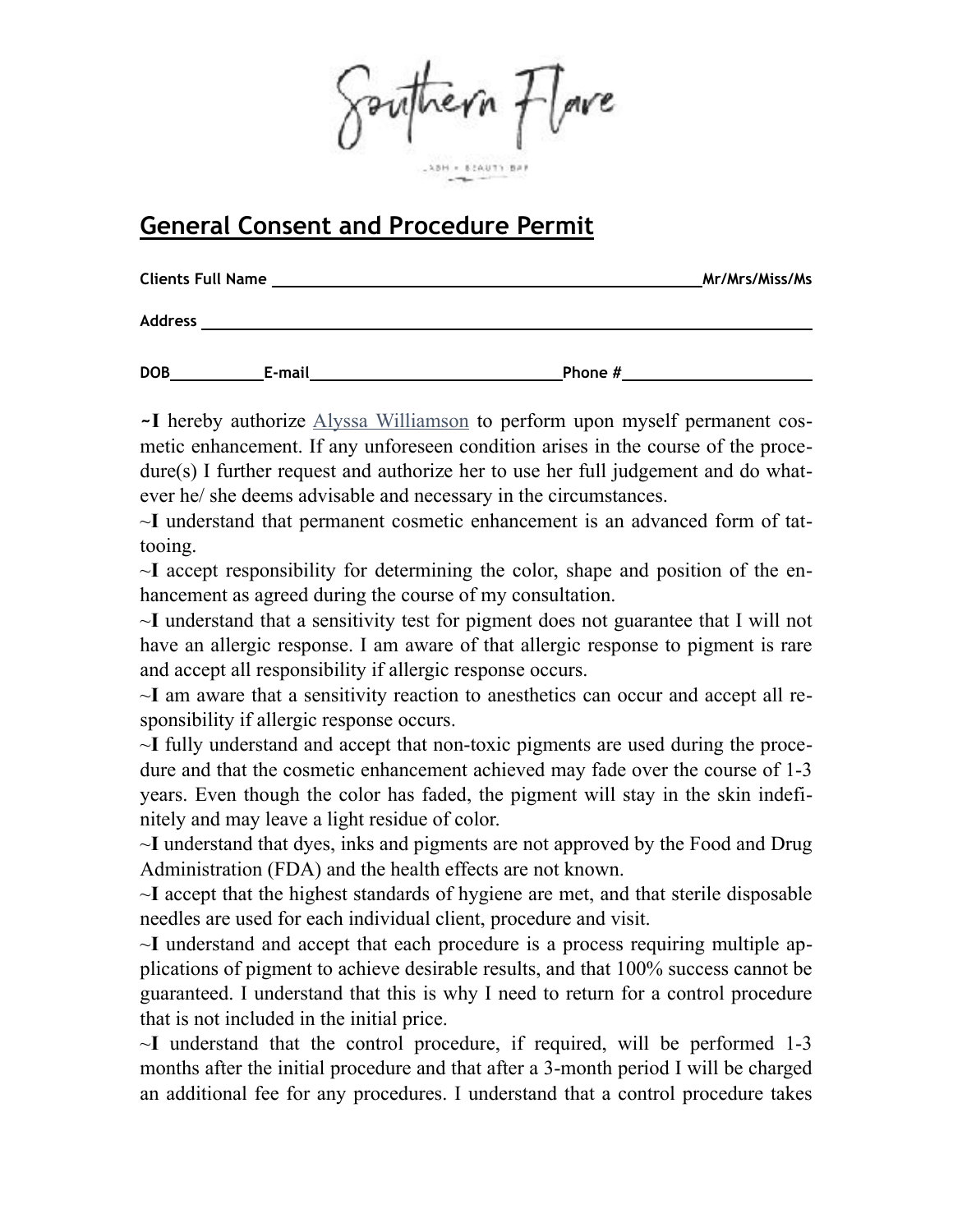place 3- 4 weeks after the initial application to allow the procedure site to fully heal. I will book the appointment when it is convenient for both parties.

~**I** understand that the pigment may migrate under the skin, however this is a rare occurrence.

~**I** understand that permanent cosmetic enhancement is an invasive procedure and the infusion process can be uncomfortable.

~**I** understand that loss of any eyelashes during the healing of permanent cosmetic eye enhancements will result in new eyelash growth over a 4 month period and that eyelash loss is rare and minimal.

~**I** understand that in rare cases that corneal abrasion can occur during eyeliner procedures.

~**I** am aware that The result of the procedure is determined by the following:

Medication, Skin Characteristics - i.e. dry/oily/sun-damaged, Natural skin undertones , Alcohol intake and smoking, General stress, A compromised immune system, Poor diet, Post procedure care treatment

~**I** have been advised that upon completion of the procedure there may be swelling and redness of the skin, which will subside within 1-4 days dependent on lifestyle. In some cases bruising can occur. I have been advised that I can resume normal activities immediately following the procedure, however, using cosmetics, prolonged exposure to water, excessive perspiration and exposure to the sun should be limited for up to two weeks following the infusion process.

~**I** understand that immediately after the procedure the enhancement can be 30 to 50% darker than the desired result and can take between 4-10 days to lighten. I understand that the true color will be visible 1 month after each application, and that the color may vary according to skin tones, skin type, age and skin conditions. I appreciate that some skins accept color more readily than others and no guarantee of an exact effect or color can be given.

~**I** am aware that if I have had a previous outbreak of cold sores/herpes and receive a lip enhancement I may have an outbreak again following the procedure. I have been made aware that anti herpes medication is available over the counter or on prescription and has been shown to prevent or minimize such outbreaks.

~**I** am aware that that if I have had a previous eye disorder or eye infection and receive an eyelash enhancement, the disorder may reoccur again. I agree to use the correct medication to prevent such a disorder reoccurring.

~**I** am aware that even though my vision is not affected by permanent cosmetic eye enhancements I may wish to have someone drive me home.

~**I** understand that I may experience dry lips for up to two weeks following permanent cosmetic lip enhancement.

~**I** agree to inform my doctor of my permanent cosmetic enhancement if I require a MRI scan within a 3 month period of receiving the procedure.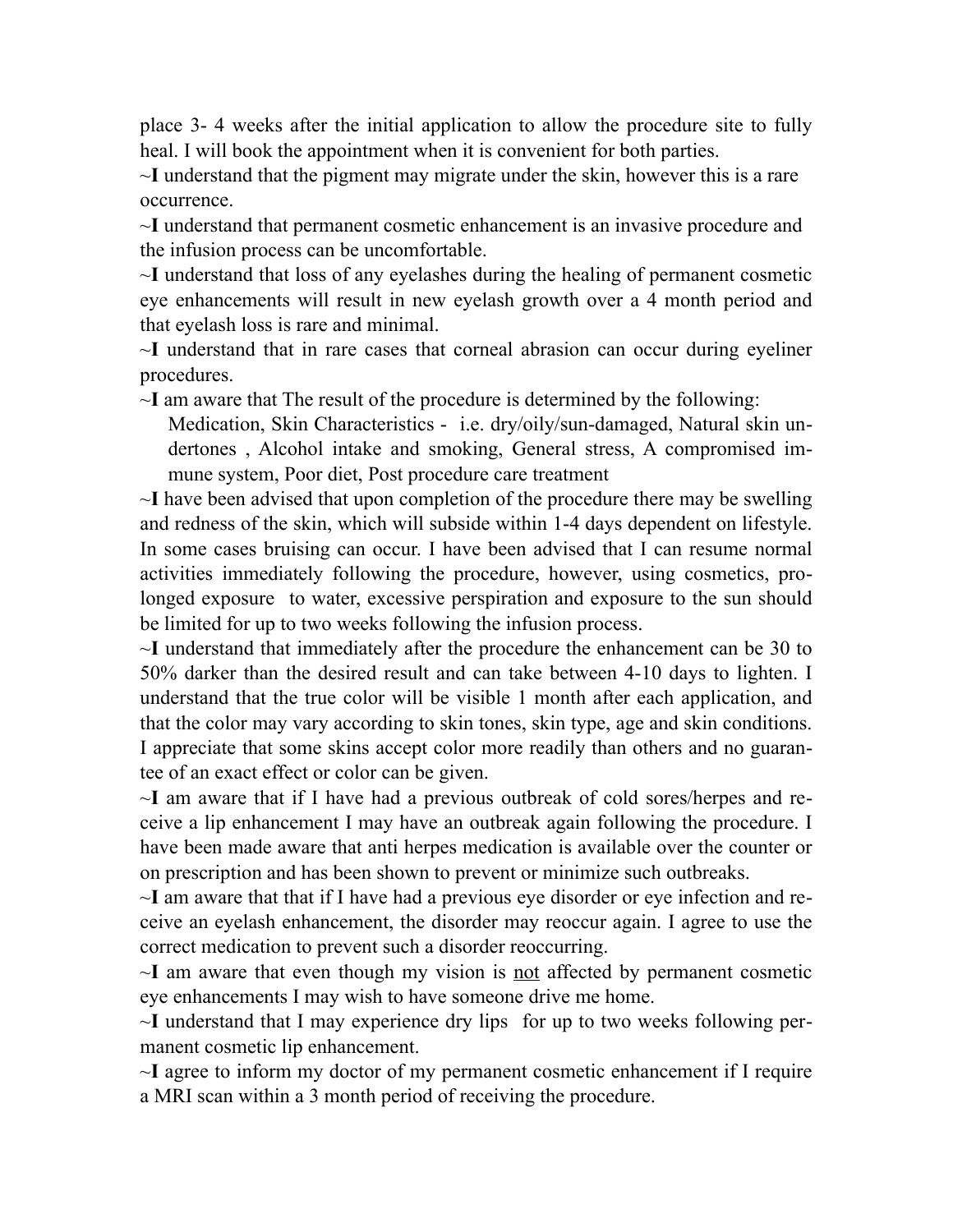~**I** agree to follow all pre-procedure and post-procedure instructions as provided and explained to me by the practitioner. I understand that infection and possible scarring can occur if I do not adhere to the said instructions.

To my knowledge I do not have any physical, mental, or medical impairment or disability that might affect my well being as a direct or indirect result of my decision to have the procedure done at this time. I am at least 18 years old. I am not under the influence of drugs or alcohol.

For the purpose of documentation, I also consent to the taking of "before" and "after" photographs of said procedure(s) If the treatment is discounted on an offer price I give my consent for just the area (no full face) before and after pictures to be used for marketing.

#### **I CERTIFY THAT I HAVE READ, AND HAVE HAD EXPLAINED TO ME, AND FULLY UNDERSTAND THE ABOVE CONSENT FORM AND THAT I HAVE REQUESTED TO HAVE PERMANENT COSMETIC ENHANCEMENT OF MY OWN FREE WILL.**

**I have read an understood the above information.**

Subject to, the agreed design being shown to myself, as well as digital photographs, I ……………………………………………(Clients Name) sign to say this is a true picture of the template of what design is required. I sign also to digital photos being taken immediately after my treatment so that there is a true comparison between what was r quested and what was delivered.

**Signed ……………………………………….. Date………………………………….**

### **INDIVIDUAL CONSENT**

**'I declare that I give my full consent to the tattooing being carried out by the aforementioned practitioner. I confirm that potential complications, e.g. infection and swelling, for the procedure undertaken, and aftercare instructions have been explained to me. A written aftercare advice sheet containing more detailed information has been given to me and I agree that it is my responsibility to read this and follow the instructions on it, until the site has healed.** 

**I confirm that the above information provided by me for this consent form is correct to the best of my knowledge, that I am over the age of consent for this procedure (i.e. 18 years old for tattoos) and that I am not currently under the influence of alcohol or drugs.'** 

Signature of Client: Date:

**Signature of Operator:\_\_\_\_\_\_\_\_\_\_\_\_\_\_\_\_\_\_\_\_\_\_\_\_\_\_\_\_\_**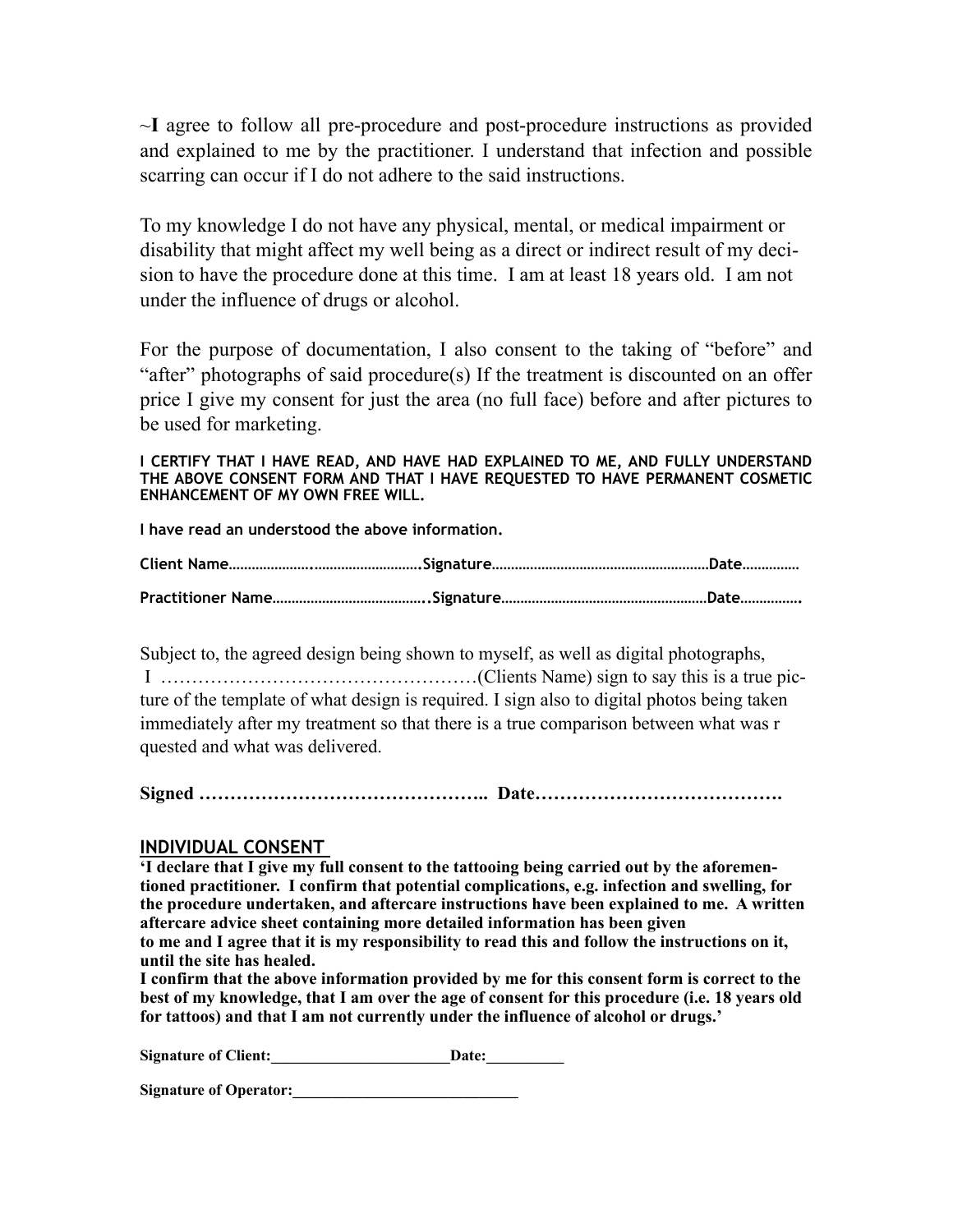**Appropriate aftercare advice sheet given to you**

**Signed: \_\_\_\_\_\_\_\_\_\_\_\_\_\_\_\_\_\_\_\_\_\_\_\_\_\_\_\_\_\_\_\_**

## **Medical Health Form**

**Name:\_\_\_\_\_\_\_\_\_\_\_\_\_\_\_\_\_\_\_\_\_\_\_\_\_\_\_\_\_\_\_\_\_\_\_\_\_\_\_\_\_\_\_\_\_\_** 

**Occupation: Occupation:** 

**List all the medications you have been taking in the last 6 month**

**Have you taken any of the following in the last 2 days; Aspirin, Ibuprofen, Alcohol?** 

**\_\_\_\_\_\_\_\_\_\_\_\_\_\_\_\_\_\_\_\_\_\_\_\_\_\_\_\_\_\_\_\_\_\_\_\_\_\_\_\_\_\_\_\_\_\_\_\_\_\_\_\_\_\_\_\_\_\_\_\_\_\_\_\_**

**\_\_\_\_\_\_\_\_\_\_\_\_\_\_\_\_\_\_\_\_\_\_\_\_\_\_\_\_\_\_\_\_\_\_\_\_\_\_\_\_\_\_\_\_\_\_\_\_\_\_\_\_\_\_\_\_\_\_\_\_\_\_\_\_**

**Have you received Chemo or Radiation Treatment in the last year?\_\_\_\_\_\_\_\_\_\_\_\_\_**

**Name of Doctor:** 

**Surgery within the last 6 months:\_\_\_\_\_\_\_\_\_\_\_\_\_\_\_\_\_\_\_\_\_\_\_\_\_\_\_\_\_\_\_\_\_\_\_\_\_\_\_\_**

**Allergies: have you ever had an allergic reaction to any of the following:**

| Antibiotic ointments<br>Medication                                               | <b>Latex Rubber</b><br><b>Metals</b> | <b>Nuts</b><br>Hair dyes |  |  |
|----------------------------------------------------------------------------------|--------------------------------------|--------------------------|--|--|
| <b>Drugs</b>                                                                     | Foods                                | Lidocaine                |  |  |
| <b>Paints</b>                                                                    | Crayons                              | Glycerine                |  |  |
|                                                                                  |                                      |                          |  |  |
|                                                                                  |                                      |                          |  |  |
| Do you numb well with a dental injection to numb your mouth?____________________ |                                      |                          |  |  |
| Are you presently pregnant or breast feeding?___________________________________ |                                      |                          |  |  |
|                                                                                  |                                      |                          |  |  |
|                                                                                  |                                      |                          |  |  |
|                                                                                  |                                      |                          |  |  |

**Do you give blood?\_\_\_\_\_\_\_\_\_\_\_\_\_\_\_\_\_\_\_\_\_\_\_\_\_\_\_\_\_\_\_\_\_\_\_\_\_\_\_\_\_\_\_\_\_\_\_\_\_\_\_\_\_\_**

**Prior to dental procedures do you receive antibiotic therapy?**\_\_\_\_\_\_\_\_\_\_\_\_\_\_\_\_\_\_\_\_

**Please fill out the following table with YES if any of the following relate to yourself**

| Abnormal Heart   |              |             |  |
|------------------|--------------|-------------|--|
| <b>Condition</b> | Palpitations | l Cataracts |  |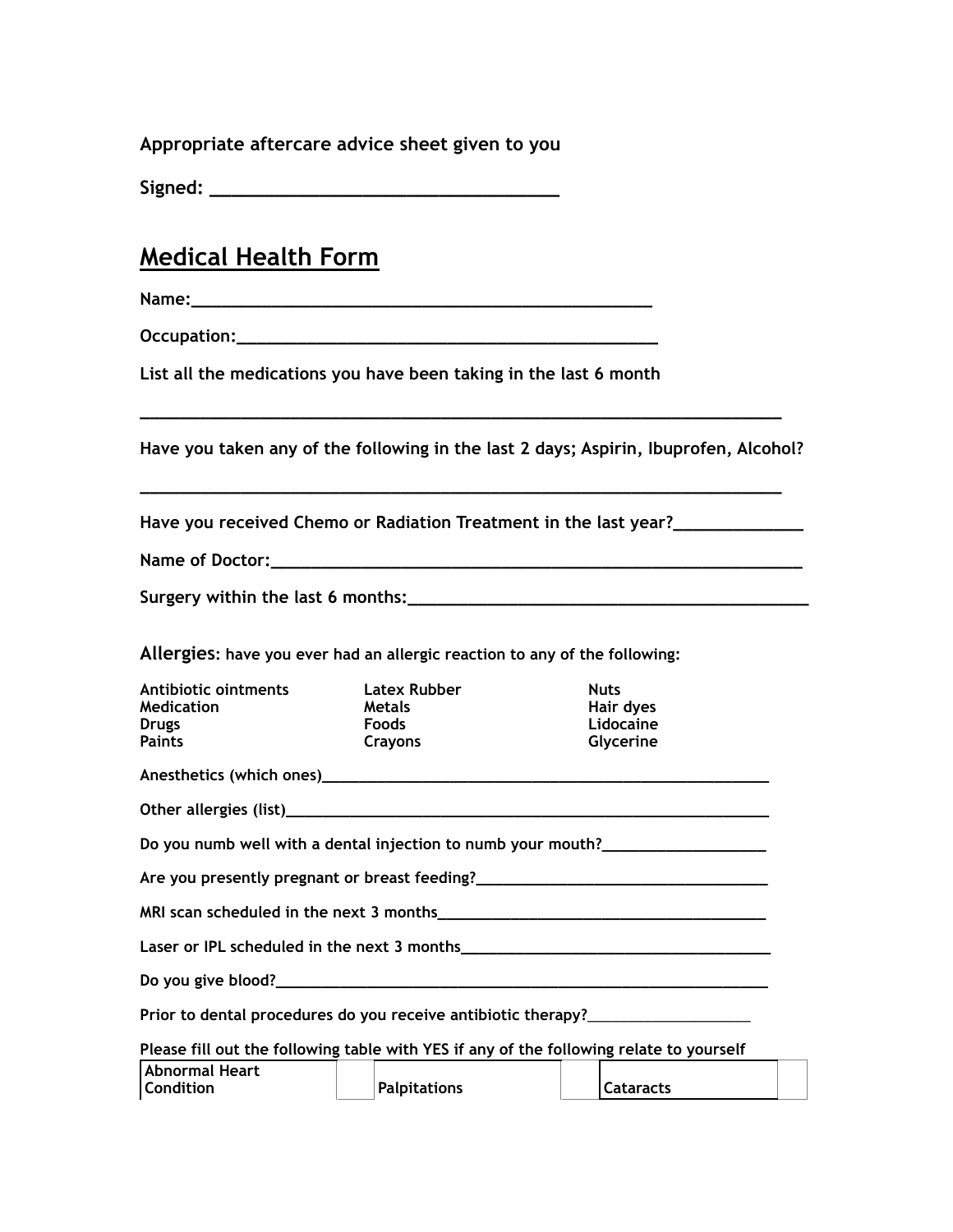| <b>Mitral Valve Prolapsed</b>                                      | <b>Heart Murmur</b>                                                                | <b>Narcolepsy</b>                                                 |
|--------------------------------------------------------------------|------------------------------------------------------------------------------------|-------------------------------------------------------------------|
| <b>Rheumatic Fever</b>                                             | Pacemaker                                                                          | Dry Eyes                                                          |
| Artificial Heart Valves                                            | Anaemia                                                                            | Do you suffer from eye<br><b>Infections</b>                       |
| Haemophilia                                                        | <b>Prolonged Bleeding</b>                                                          | Alopecia                                                          |
| <b>High Blood Pressure</b>                                         | <b>Low Blood Pressure</b>                                                          | <b>Occular Herpes</b>                                             |
| <b>Circulatory Problems</b>                                        | <b>Diabetes</b>                                                                    | <b>Watery Eyes</b>                                                |
| <b>Epilepsy</b>                                                    | <b>Fainting Spells or</b><br><b>Dizziness</b>                                      | <b>Eyelid Surgery</b>                                             |
| <b>Thyroid Disturbances</b>                                        | Liver Disease                                                                      | <b>Trichollomania</b>                                             |
| <b>Kidney Disease</b>                                              | Glaucoma                                                                           | <b>Cold Sores (herpes</b><br>simplex)                             |
| <b>Stomach Ulcers</b>                                              | Tumours, Growths or<br>Cysts                                                       | Retin A within 6<br>months                                        |
| Cancer                                                             | <b>Tuberculosis</b>                                                                | <b>Chapped Lips</b>                                               |
| Stroke                                                             | <b>HIV</b>                                                                         | <b>Recent Hair Loss</b>                                           |
| Prosthetic Hip or Joint                                            | <b>Systemic Lupus</b><br>Erythematosus                                             | Auto immune<br>conditions                                         |
| <b>Hepatitis</b>                                                   | <b>Shingles</b>                                                                    | <b>Asthma</b>                                                     |
| <b>Seizures</b>                                                    | Impetigo                                                                           | <b>Other Tattoos</b>                                              |
| Do you have oily skin?                                             | <b>Bruise or Bleed Easily</b>                                                      | Use of Sun bed                                                    |
| <b>Botox Enhancement</b><br><b>Dermal Fillers i.e</b><br>restylane | Do you tan regularly?<br>Date of last eyelash/<br>eyebrow tint                     | <b>Acutance within 6</b><br>months<br>Steroids within 6<br>months |
| Do you have Healing<br><b>Problems</b>                             | Chemical or laser peel<br>within 6 months                                          | <b>Keloid Scars</b>                                               |
| Do you scar in a raised<br>manner?                                 | Do your scars heal<br>lighter or darker in<br>color than the rest of<br>your skin? |                                                                   |

**Others conditions\_\_\_\_\_\_\_\_\_\_\_\_\_\_\_\_\_\_\_\_\_\_\_\_\_\_\_\_\_\_\_\_\_\_**

**Client Signature…………………………………………………………Date…………………………** 

**Practitioner Signature……………………….…………………… Date…………………………**